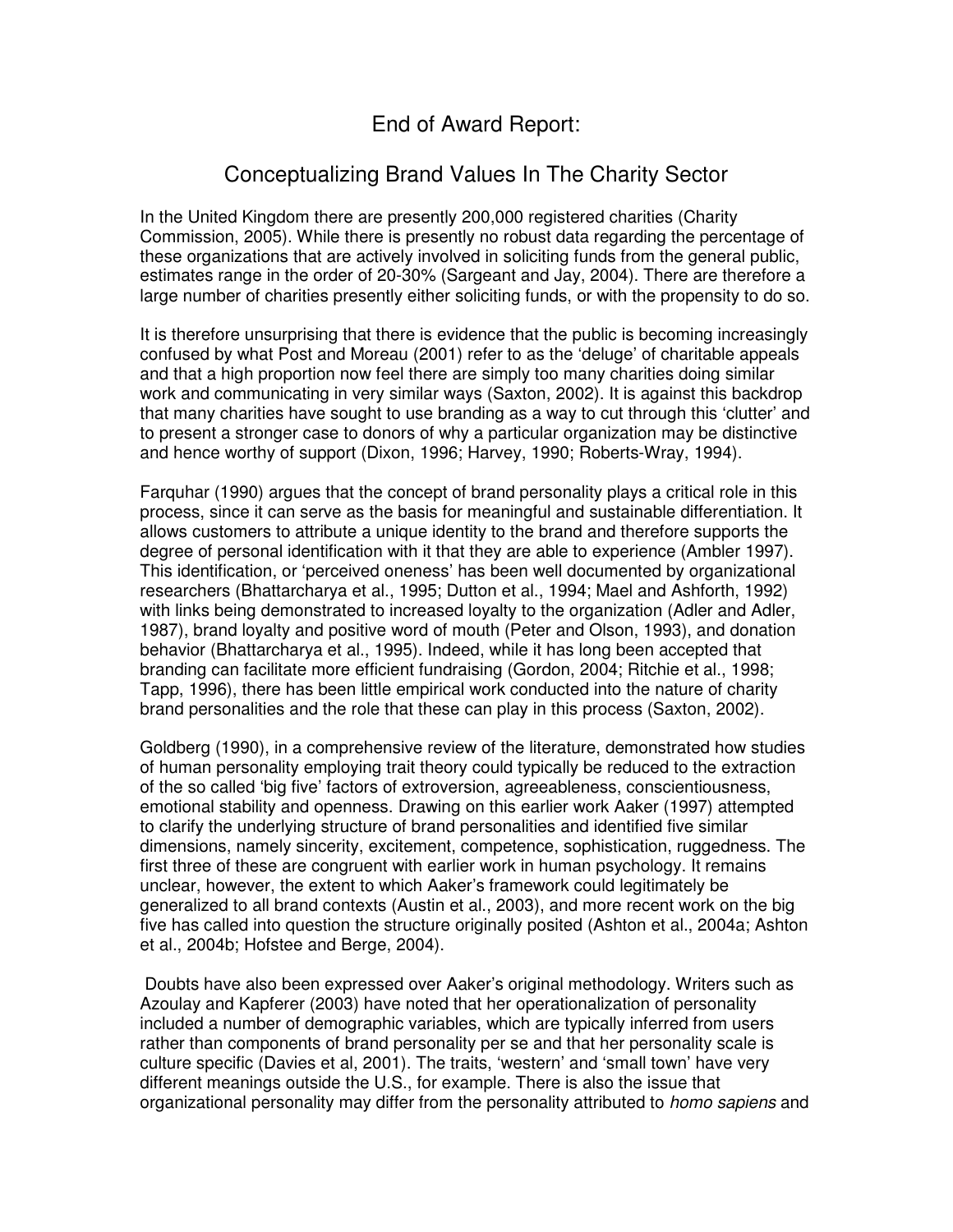that the big five may be a flawed basis on which to build a model of charity personality. Recent work by Saxton (2002), for example, identified that the public associated the traits 'accountable' and 'established' with the personality of leading British charities.

These latter concerns make it necessary for Aaker's work to be revisited both in the nonprofit and U.K. contexts, but more fundamentally, her original focus lay in identifying those traits that would be likely to distinguish among brands. Our interest in brand personality lies in determining not only those traits that are capable of differentiating among charities, but also in determining whether any might typically be shared between causes or across the sector as a whole. The managerial implications of such a determination are profound since such a model would effectively delineate the span of control of individual charity brand managers. No empirical studies have to date identified the extent to which nonprofit brand personalities are unique or shared with others in the sector or same category of cause. This point is of particular significance, since if certain traits accrue to an organization's brand by virtue of that organization being a charity, the need to focus on that trait in individual marketing practice is greatly reduced. Equally, if some traits apply at the level of the cause (e.g. animal welfare), the need to promote or manage that trait becomes one for the sub-sector as a whole to address, rather than a single organization per se.

# **Objectives**

The principal aim of the research was therefore to enhance the effectiveness of charity communications through deepening our knowledge and understanding of the concept of branding as it applies in the context of the UK voluntary sector. Specifically we sought to understand donor perceptions of brand values or traits and whether distinct brand values accrue by virtue of charitable status, association with a particular cause or as a consequence of brand management decisions taken by specific organizations. We also sought to explore the relationship (if any) between donor perceptions of brand values and giving behaviour. Our research objectives were thus to:

a) construct a typology of charity brand values (as they applied to participating charities)

b) delineate those values (or categories of values) that applied at the organizational, causal and sectoral levels.

c) Identify the relationship between perceived values (and/or categories of values) and donor giving behaviour – as characterised by the size of the last gift, frequency of giving and the total amount donated.

# **Methods**

To conduct this research we identified nine partner charities drawn from three distinct categories of cause (children, animal welfare and visual impairment). Each organization was asked to supply two samples of donors, together with their contact details and giving histories. The research was then conducted in two stages. In the first, participant organizations were asked to supply a random sample of 500 donors residing in or near central London. This was used to invite participation in focus group discussions. In the second, each participating organization was asked to supply a stratified random sample of 1000 donors, stratified by method of recruitment (i.e. direct mail, face-to-face, DRTV and press ads/inserts) for use in a postal survey. This latter requirement was felt to be essential since extant research suggests that donors recruited by different media exhibit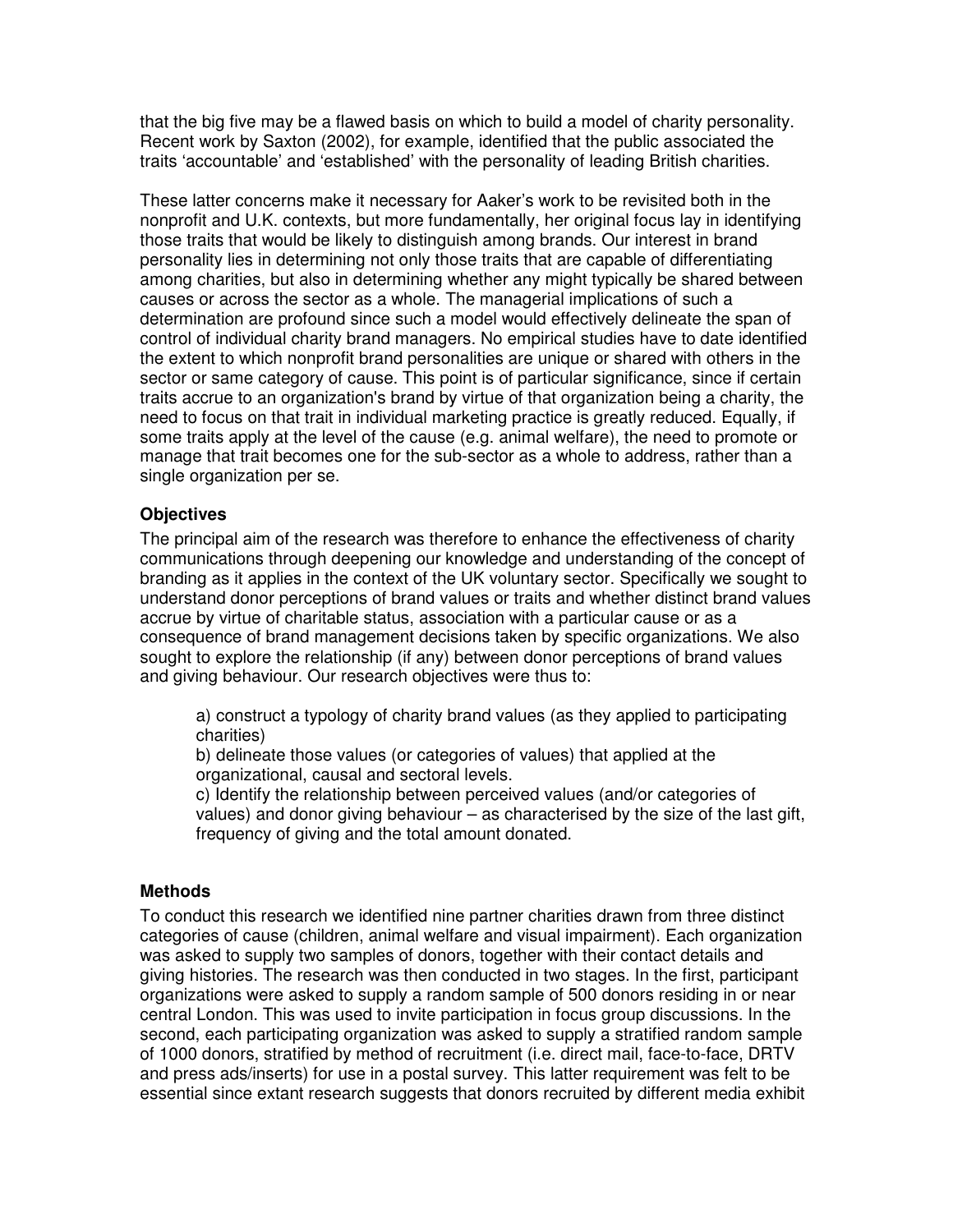varying demographic, behavioural and attitudinal characteristics (Sargeant and MacKenzie 1999). The two stages of the research are described in detail below.

## a) Stage 1

A series of nine focus groups were conducted with donors from each participant organization (i.e. one group per organization – three per cause). These groups were structured to identify the underlying values or traits associated with each organization's brand and how these were perceived as being different (if at all) from others in the same sector and indeed charities in general. The aim of the groups was to develop a list of traits and to hypothesize a model of their inter-relationships that could then be tested quantitatively in phase 2.

Focus groups were held at a central London venue and participants were offered a fee of £30 to cover travel and incidental expenses. Data was taped, transcribed and subject to analysis employing the software package NVivo.

### b) Stage 2

In phase two a postal survey was conducted of a sample of 1000 donors to each of the participant organizations. The aim of the postal survey was to test the structure of brand personality hypothesized in phase one and to determine through a variety of multivariate techniques those values that apply at the organizational, causal and sectoral level. Structural equation modelling was also employed to explore the links (if any) between perceived organizational values and donor giving behaviour as measured by size of last gift, average gift, frequency of gift and total amount donated.

# **Results**

Our focus group data highlighted 61 personality traits perceived as being exhibited by one or more of the charities in our sample. In our quantitative analysis we identified that a large number of these traits are exhibited equally by the nine charities in the study. Indeed, the nine organizations were practically indistinguishable on a total of 32 traits. While it must be stressed that the number of organizations included in the sample was small, our findings from Stage 2 reinforce the qualitative stage of the research which highlighted that donors appear to 'imbue' an organization with particular characteristics, by virtue of its charitable status. The subsequent factor analysis suggests that these common or shared characteristics reflect the voluntary nature of nonprofits and the role that they play in attempting to instigate change. A conservatism component was also uncovered, but it should be noted that the charities in the sample were generally not regarded in this way exhibiting mean scores on the related items around the scalar midpoint.

With regard to 'cause' effects, only four traits were identified that appear to distinguish practically among the three causes in the sample. The degree to which organizations are seen as heroic, passionate, protecting and responsive appears to differ by the nature of the cause. This is intuitive, since as the focus group data suggested, human service organizations, for example, will possess rather different characteristics from those lacking a human beneficiary group.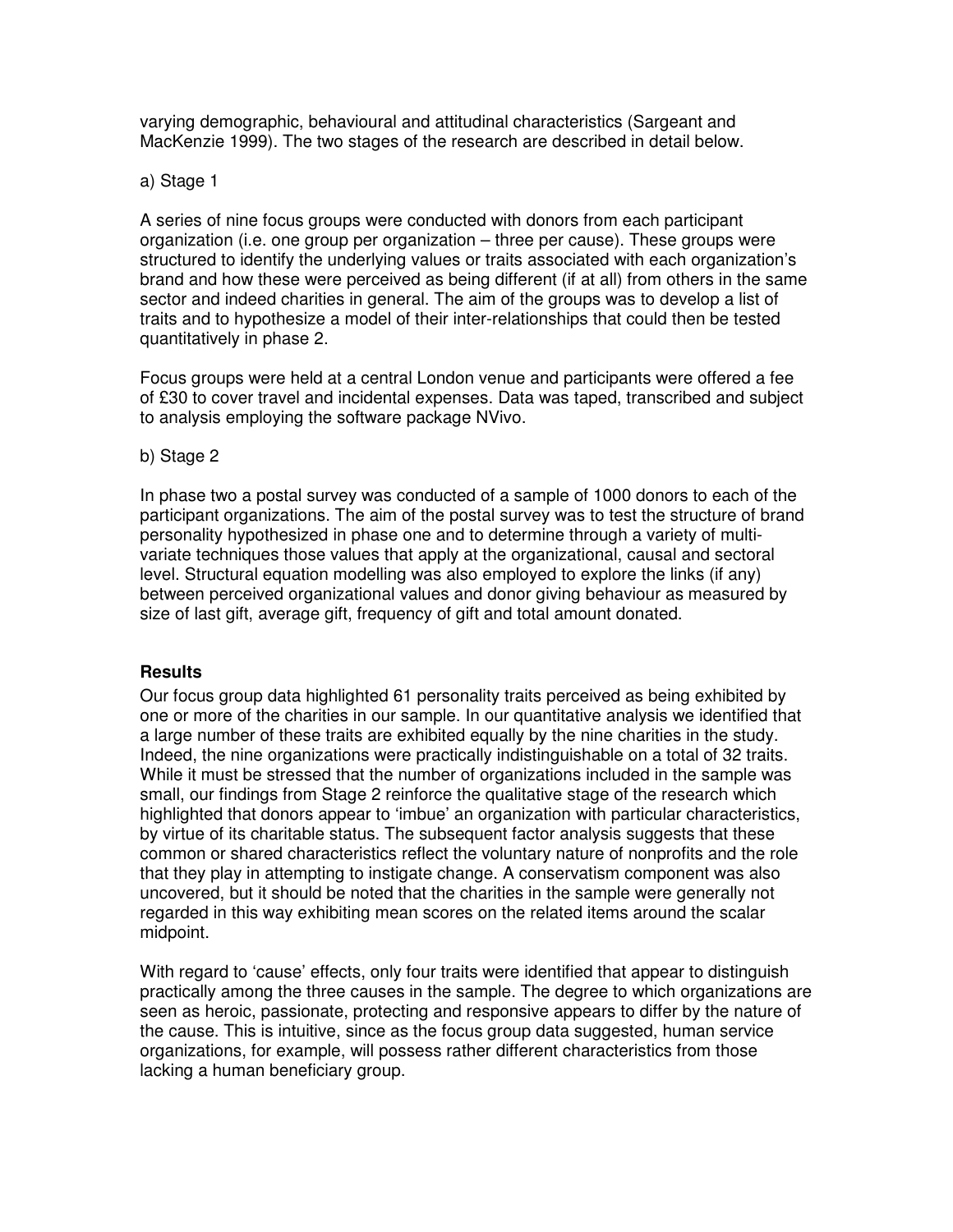Finally we identified a distinct group of traits the perception of which varied across the nine organizations in the sample. Indeed, there were 29 traits that were found to exhibit moderate or large organizational effects and where the perception of two or more of the nine organizations differed both significantly and practically. A factor analysis of these traits suggested four components that charity brand managers might focus on to distinguish themselves from both other charities in the sector and from those dealing with a similar cause or issue. In seeking to differentiate their brand, charity marketers are therefore advised to consider the nature of the emotional stimulation engendered by the organization, the nature of the voice projected by the charity, the character of their service provision and the extent to which the organization might be viewed as traditional. While there is a clear parallel with Aaker's work in relation to the factor which she labeled 'excitement,' there is no evidence here supporting the remaining dimensions as being key to differentiation in this context.

There are numerous examples of charities that are presently differentiating themselves on the basis of the factors listed, and the results here suggest that it is in these dimensions that the greatest opportunity for diversification currently lies. In respect of emotional stimulation, charities such as the Dogs Trust, for example, have effectively differentiated on the basis of the fun they engender in the relationship they develop with donors, allowing them to sponsor a dog and as a consequence to receive Christmas cards and other communications from 'the animal.' Charities such as the NSPCC (National Society for the Prevention of Cruelty To Children) have differentiated themselves by virtue of their bold stance on social issues such as the hitting of children, while organizations such

as the National Trust make much in their positioning of the tradition and heritage they are preserving.

It is important to stress that this is in no way suggesting that these four factors are the only sources of differentiation which charities might exploit. There may well be others in the population beyond this sample. It is also suggested that these results are indicative only of current professional practice and cannot, therefore, reflect other opportunities for differentiation that are presently not pursued.

Our results have important implications for charity brand managers in that they suggest that charity brand personalities are structured rather differently from their commercial counterparts. We find that a high proportion of perceived personality traits are shared with others addressing the same issue/cause or, more typically, with those organizations in the wider charity sector. Indeed, donors appear to have a clear conception of what it means to be a charity and how they would expect such organizations to behave. Of the 61 traits that were identified in this study, 32 appear common to all the organizations involved. It was interesting to note that donors seem to begin their appraisal of a brand from the starting point that these values automatically apply, until they are given a specific reason to believe otherwise. This has profound implications for nonprofit brand management since this appears to work in a very different way from commercial brands. Here there would appear to be a series of traits that are not built directly through an organization's own fundraising or marketing communications. If the acquisition of such generic personality traits is felt to be desirable, our results suggest that an organization need only ensure that it is *recognized* as a charity and/or *recognized* to be working with a particular cause.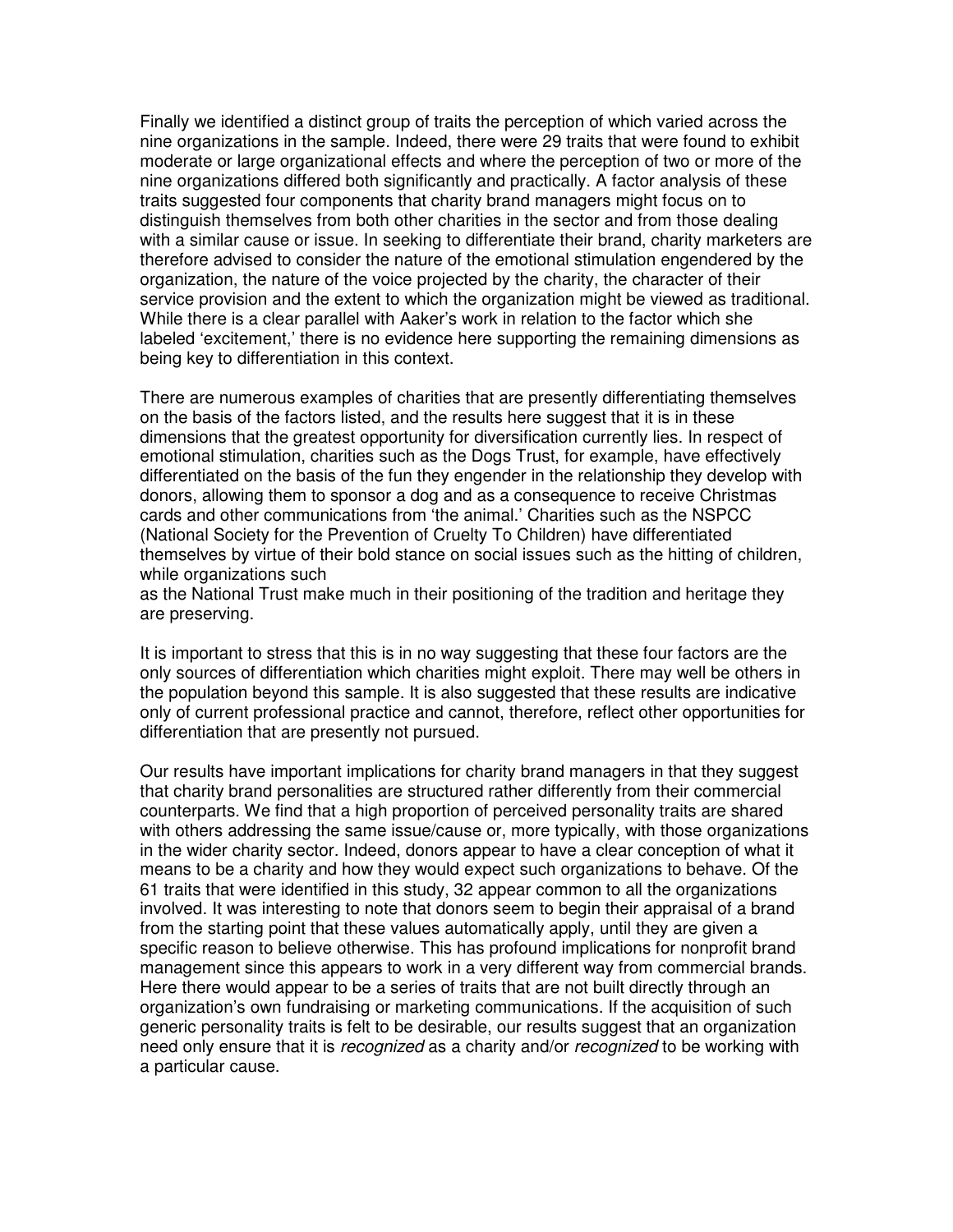If, on the other hand, these personality traits are felt to be inappropriate it may be necessary to work either with other organizations in the same cause, or in the charity sector as a whole to manage these perceptions. There are therefore implications for brand managers who may wish to consider how their organization might better be differentiated. Equally, it may be possible to conserve resources promoting those dimensions that are 'automatically' imbued by virtue of the organization being a charity, using them instead to promote what is (or could be) genuinely distinctive.

Of course it is important to end by expressing a number of caveats. Our work is exploratory and it must therefore be emphasized that while these results are persuasive, they may not generalize to the sector as a whole. Further quantitative research would be necessary to confirm the conclusions drawn here. This is not an easy task since a number of the traits delineated in this study could be interpreted rather differently in different contexts (See Austin et al., 2003 or Moregeson and Hofman, 1999). It may therefore be the case that while two or more organizations share the same trait, the meaning donors ascribe to it will vary. Should this be the case it is possible that a seemingly identical trait could be used very effectively as the basis for differentiation. While steps were taken here to minimize the impact of this in reporting the present results, this may be an issue in the design of subsequent research.

Overall, however, it is believed that these results offer new insight into the structure of charity brand personalities. They suggest that a hierarchy of traits may apply, making the application of branding practice to the context of nonprofit organizations quite unique. While certain industries and product categories in the commercial sector may have brands imbued with similar personality traits, it would be facile to suggest that all commercial brands share components of a common identity. It seems, therefore, that the manner in which nonprofit branding must be managed is genuinely distinctive, even if the sector's brands are presently not.

The analytical approach taken to address the third objective was subtly different. To examine the structure of charity brand personality it was necessary (as we outline above), to address separately the structure of shared traits and those that appeared to differ between two or more of the organizations in our sample. To address the issue of perceived personality traits and the relationship with giving behaviour it was necessary to replace this with a simultaneous analysis of all the delineated traits. To achieve this a global factor analysis was therefore conducted of all 61 traits. As expected this resulted in a solution that contained elements drawn from both of the foregoing solutions. Four factors emerged (after refinement). The dimensions identified were 'voluntarism,' 'conservatism,' 'voice' and 'emotional stimulation'. Through the application of the technique of structural equation modeling we were able to identify that the factor 'emotional engagement' appears to have the strongest positive impact on giving behaviour, with the dimension 'voluntarism' having a small, but interestingly negative impact. The remaining two factors appear to have little impact on giving. For the purposes of the structural equation model, the variables 'number of gifts' and the 'log of the last gift' were employed as indicators of the latent construct 'giving behaviour'. The addition of further indicators decreased the quality of the model fit.

These latter results indicate that not only may values associated with 'emotional stimulation' offer the potential to differentiate between organizations, they are also significant in that they would appear to drive the level of support engendered by donors to the organization.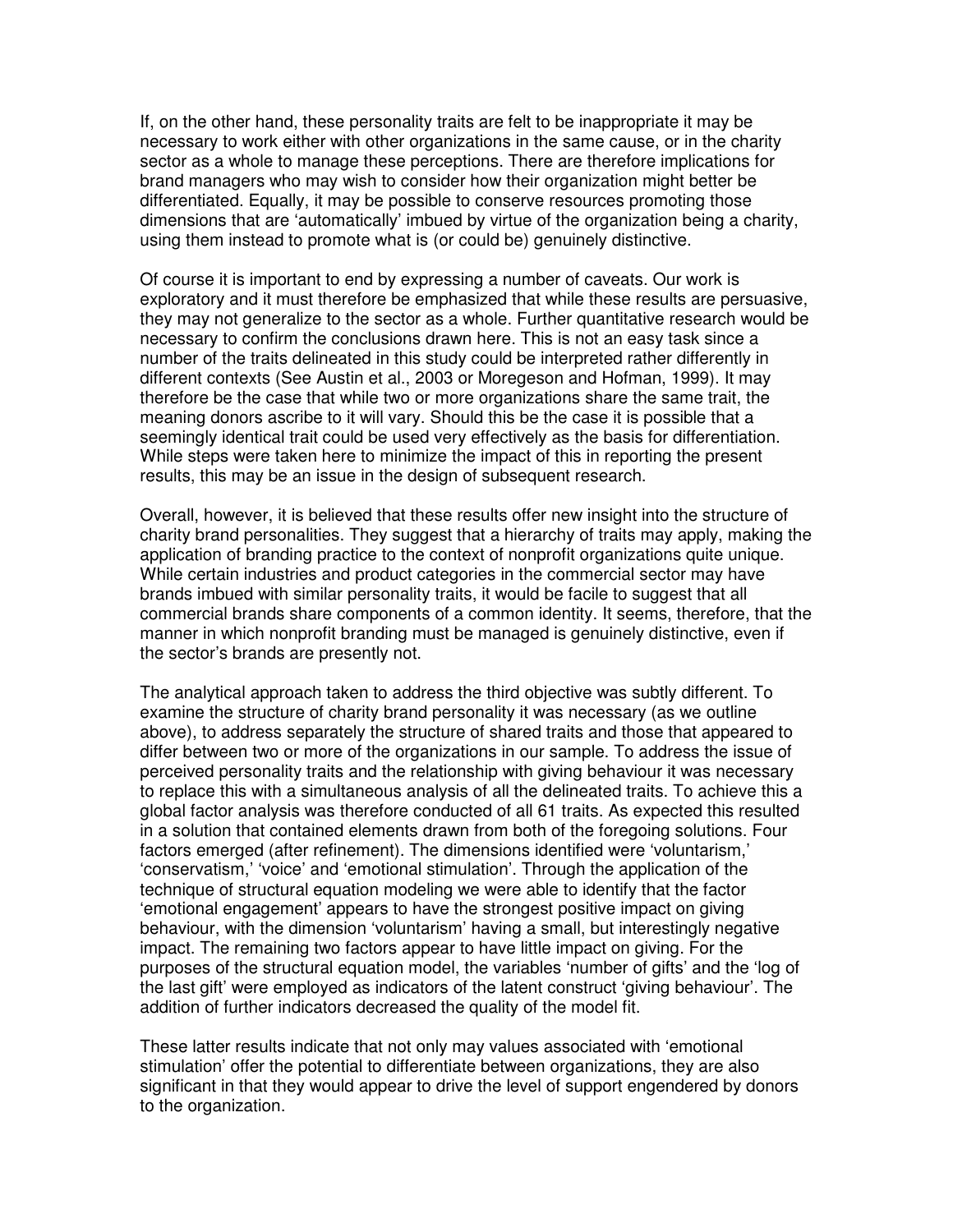# **Activities**

Following completion of the project, the results were reported back directly to each participating charity, a process frequently involving a presentation to senior staff. The results have also been disseminated through a paper presented at the Researchers in Fundraising Conference held at NCVO (National Council for Voluntary Organizations) in March 2005 and at an Institute of Fundraising event held in Bristol in September 2004. A summary of the key findings of the research has also been printed by the leading sector journal, Professional Fundraising.

Sargeant A (2005) 'Stand Out From The Crowd', Professional Fundraising, Feb, pp22- 23.

Future activities include:

a) Peer Reviewed Papers Presented at Academic Conferences

Papers have been accepted for presentation at the EMAC Conference in Milan (May 2005) and at the ARNOVA Conference in Washington DC (November 2005.)

b) Presentation of Project Material At Practitioner Events/Conferences

Papers will be presented at the International Not-For-Profit Conference in Sydney

Australia (August 2005) and the 5<sup>th</sup> International Nonprofit, Social and Arts Marketing Colloquium, Bristol, (September 2005). Dissemination will also take place through a final Institute of Fundraising event, the details of which have yet to be agreed. This latter event will be used to garner further media coverage in the sector press.

# **Outputs**

As the duration of the grant was a period of only 12 months, the potential publications arising from the project are still under peer review. Three outputs have been generated:

1. Sargeant A and Hudson J (2005) 'Conceptualizing Brand Personality in the Charity Sector: The Relationship Between Sector, Cause and Organization.' Under review with the Journal of Advertising

2. Sargeant A., Ford J and Hudson J (2005) 'Charity Brand Personality: Distinguishing Sector, Cause and Organization.' Under review with the Journal of the Academy of Marketing Science.

3. Sargeant A., Ford J and Hudson J (2005) 'Donor Perceptions of Brand Personality: The Relationship With Giving Behaviour.' Under review with the Journal of Business Research.

The first paper reviews the findings from the exploratory qualitative phase or our research. The second delineates our typology of brand values and explores the relationship between sectoral, causal and organizational values. The final piece explores the relationship between perceived brand values and facets of giving behaviour.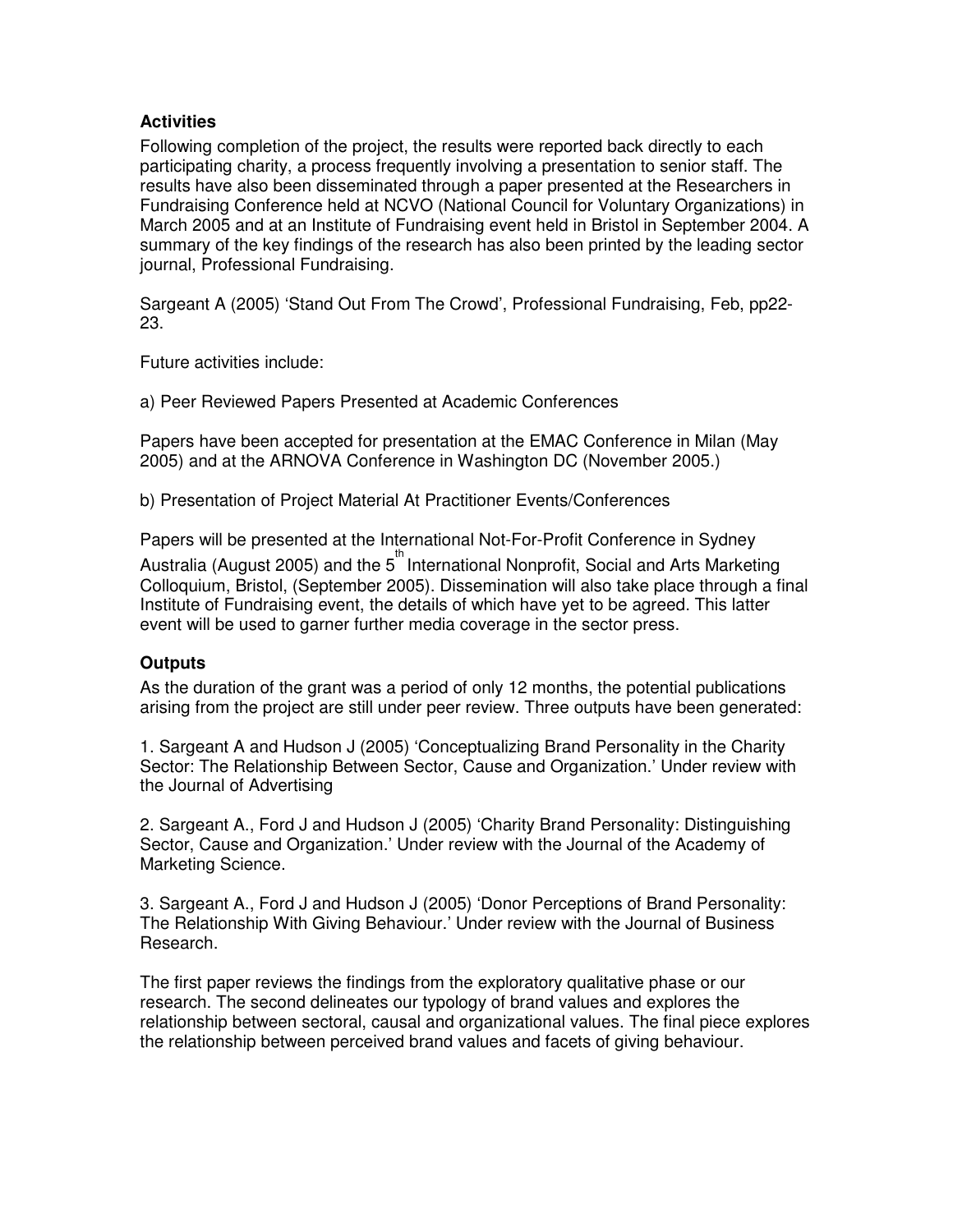A dataset comprising the series of nine qualitative focus groups conducted in the first phase of this research has now been lodged with the Data Archive. Similarly, the SPSS file containing our survey data has also been lodged with the archive.

## **Impacts**

The research has proved to be of value for the participating charities in identifying what was genuinely distinctive about their own brands. It also highlighted gaps between those values actively managed by these organizations and those perceived by their donors. The study will therefore inform the future planning of their brand management activities.

There has also been considerable wider interest in the project and since dissemination will be ongoing through the balance of 2005, it is hoped that the research will assist a much larger number of charities to consider how to manage those facets of their brand personality that may be regarded as genuinely distinctive.

# **Future Research Priorities**

In terms of future research it would be appropriate to expand beyond this limited sampling of organizations in these three sub-sectors. It would also be prudent to expand beyond UK borders to examine nonprofit brand personality in other national/cultural settings. Do American charities exhibit different traits than their UK counterparts? Are charities imbued with similar traits just by being included in the sector as a whole? It would also be interesting to assess the impact of brand personality traits upon donor retention and related concerns such as commitment. Another important question deals with corporate donors and their giving patterns. Do companies give more to charities that stress certain brand personality characteristics?

### **Ethics**

The research project was conducted in accordance with the code of conduct laid down by the Market Research Society and was compliant with Bristol Business School's own ethical policy. No problems were encountered and no complaints were received either from study participants, or the charities that comprised our sample.

### **References**

Aaker, Jennifer L. 1997. "Dimensions of Brand Personality." *Journal of Marketing Research* 19(August): 347-356.

Adler, Pete and Patricia A. Adler. 1987. "Role Conflict and Identity Salience: College Athletics and the Academic Role." *Social Science Journal*, 24,: 443-55.

Ambler, Tim. 1997. "Do brands benefit consumers?" *International Journal of Advertising* 16 (3):167-99.

Ashton, Michael C., Lewis R. Goldberg., Kibeom, Lee. 2004a. "A Hierarchical Analysis of 1,710 English Personality-Descriptive Adjectives." *Journal of Personality & Social Psychology* 87(5):707-23.

Ashton, Micheal C., Marco, Perugini., Reinout E. de Vries., Kathleen Boies., Kibeom Lee., Piotr Szarota., Di Lisa and Boele De Raad. 2004b. "A Six-Factor Structure of Personality-Descriptive Adjectives: Solutions From Psycholexical Studies in Seven Languages." *Journal of Personality & Social Psychology* 86(2): 353-67.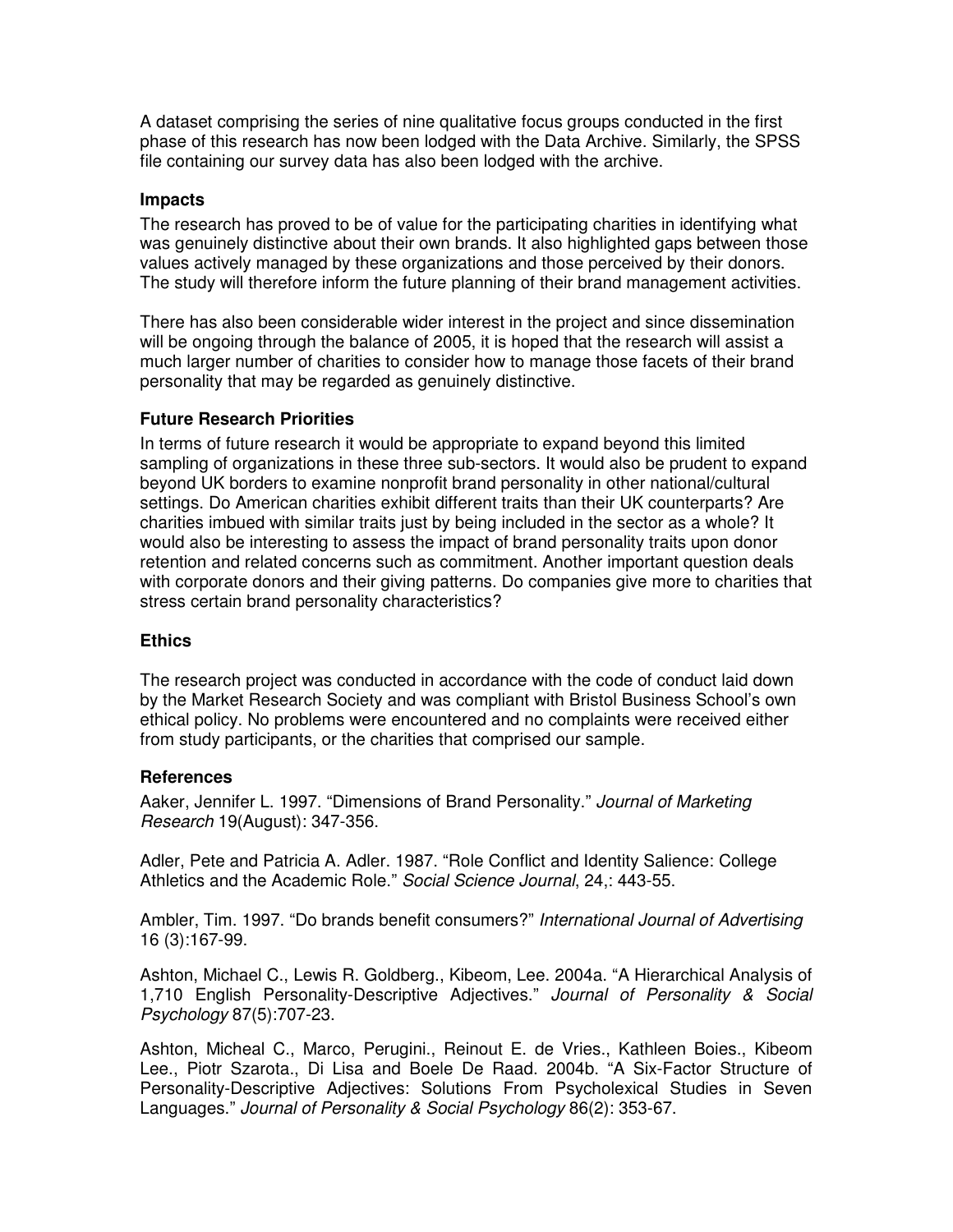Austin, Jon R., Judy A. Siguaw and Anna S. Mattila. 2003. "A Re-examination of the Generalizability of the Aaker Brand Personality Measurement Framework," *Journal of Strategic Marketing* 11: 77-92.

Azoulay, Audrey, and Jean-Noel Kapferer. 2003. Do Brand Personality Scales Really Measure Brand Personality? *Brand Management* 11(2): 143-155.

Bhattacharya C.B., Hayagreeva R. and Mary Ann Glynn. 1995. "Understanding The Bond of Identification: An Investigation of Its Correlates Among Art Museum Members." *Journal of Marketing*, 59 (October): 46-57.

Charity Commission (2005) The Register of Charities, http://www.charitycommission.gov.uk/, Accessed March 5<sup>th</sup>

Cohen, Jacob. 1969. *Statistical Power Analysis For The Behavioural Sciences*, New York Academic Press.

Davies Gary., Rosa Chun, and Ruivinhas V. da Silva. 2001. "The Personification Metaphor As A Measurement Approach for Corporate Reputation." *Corporate Reputation Review* 4 (2): 113-127.

De Chernatony, Leslie., Susan Drury, Susan Segal-Horn. 2004. "Identifying and Sustaining Services Brands'Values." *Journal of Marketing Communications* 10(2): 73- 94.

Dixon, M. 1996. "Small and Medium Sized Charities Need A Strong Brand Too: Crisis' Experience." *Journal of Nonprofit and Voluntary Sector Marketing* 2(1): 52-57.

Dutton, Jane, M. and Celia V. Harquail. 1994. "Organizational Images and Member Identification." *Administrative Science Quarterly* 39 (34): 239-63.

Farquhar , Peter H. 1990. "Managing Brand Equity." *Journal of Advertising Research*, 30(4): RC7-12.

Fournier, Susan. 1991. " A Meaning-Based Framework For The Study of the Consumer-Object Relations." In: Holman, R. and Soloman, M., (Eds) *Advances in Consumer Research* 18: 736-42.

Goldberg, Lewis R. (1990). "An Alternative Description of Personality: The Big Five Factor Structure." *Journal of Personality and Social Psychology* 59(6): 1216-1229.

Gordon, Chris. 2004. "When A Charity's Values Stand Out Funds Will Follow" *Precision Marketing* 20(August): 14.

Harvey, James W. 1990. "Benefit Segmentation for Fundraisers." *Journal of the Academy of Marketing Science*, 18(1): 77-86.

Hofstee, Willem K. B and Berge, Jos. M. F. 2004. "Personality in Proportion: A Bipolar Proportional Scale for Personality Assessments and Its Consequences for Trait Structure." *Journal of Personality Assessment* 83(2): 120-8.